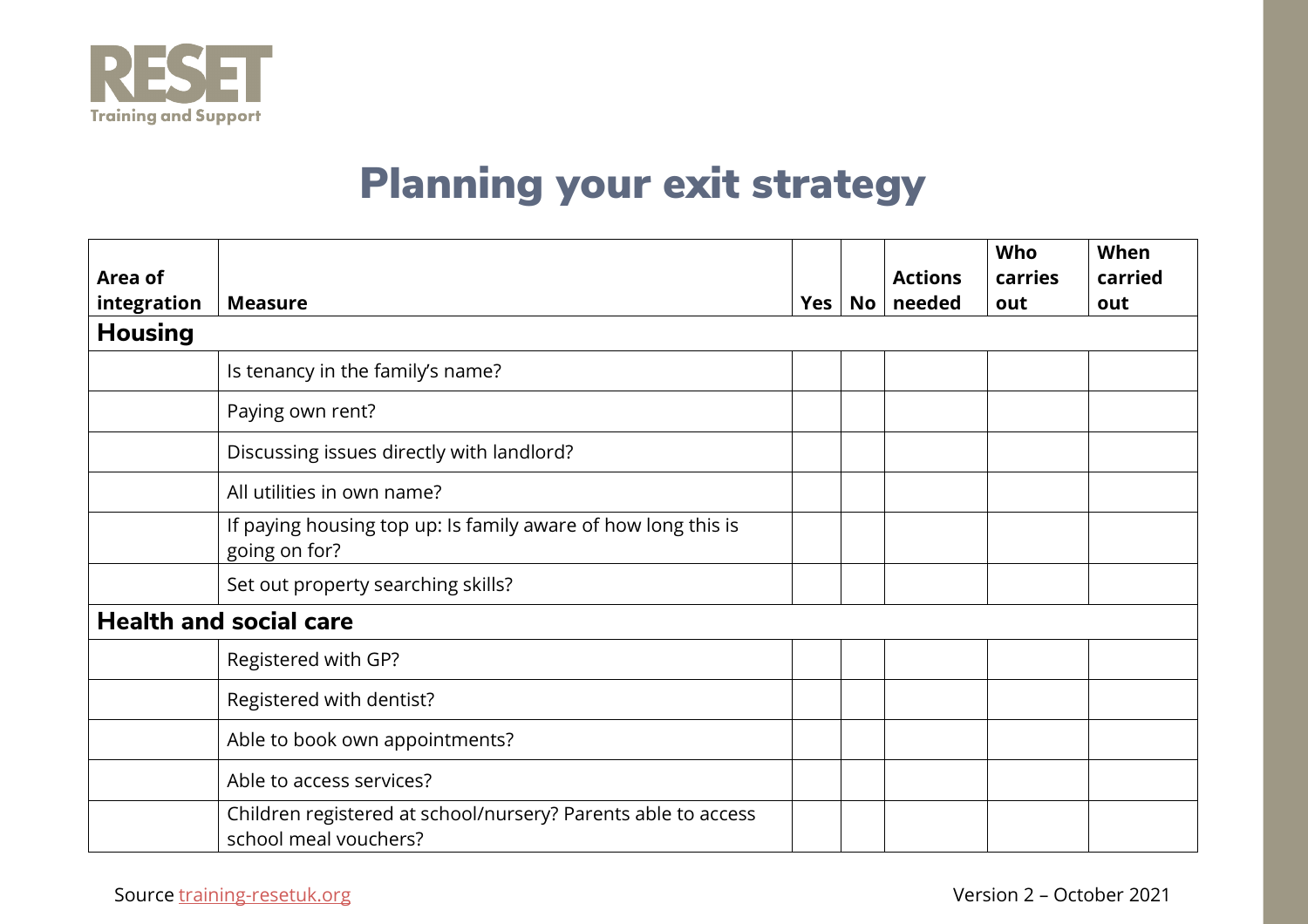

| Area of<br>integration  | <b>Measure</b>                                                                                                               | <b>Yes</b> | <b>No</b> | <b>Actions</b><br>needed | <b>Who</b><br>carries<br>out | When<br>carried<br>out |
|-------------------------|------------------------------------------------------------------------------------------------------------------------------|------------|-----------|--------------------------|------------------------------|------------------------|
|                         | School communicating directly with parents and vice versa?                                                                   |            |           |                          |                              |                        |
|                         | Understand school system (changing schools/moving schools)?                                                                  |            |           |                          |                              |                        |
| <b>Finance</b>          |                                                                                                                              |            |           |                          |                              |                        |
|                         | Managing relationship with Job Centre directly?                                                                              |            |           |                          |                              |                        |
|                         | Using online journal without support?                                                                                        |            |           |                          |                              |                        |
|                         | Budgeting (particularly important if you are making funds<br>available within a timeframe - e.g. internet costs, bus passes) |            |           |                          |                              |                        |
|                         | Understands opening bank account if wishes to move accounts                                                                  |            |           |                          |                              |                        |
| <b>English language</b> |                                                                                                                              |            |           |                          |                              |                        |
|                         | Attending required ESOL classes?                                                                                             |            |           |                          |                              |                        |
|                         | Progression of English language skills monitored?                                                                            |            |           |                          |                              |                        |
|                         | Opportunities to practice informal English?                                                                                  |            |           |                          |                              |                        |
|                         | Able to converse without use of interpreter on daily matters?                                                                |            |           |                          |                              |                        |
| <b>Work</b>             |                                                                                                                              |            |           |                          |                              |                        |
|                         | Working/volunteering/carried out work experience?                                                                            |            |           |                          |                              |                        |
|                         | Able to write CV/application forms? Comfortable talking about<br>gaps in CV?                                                 |            |           |                          |                              |                        |